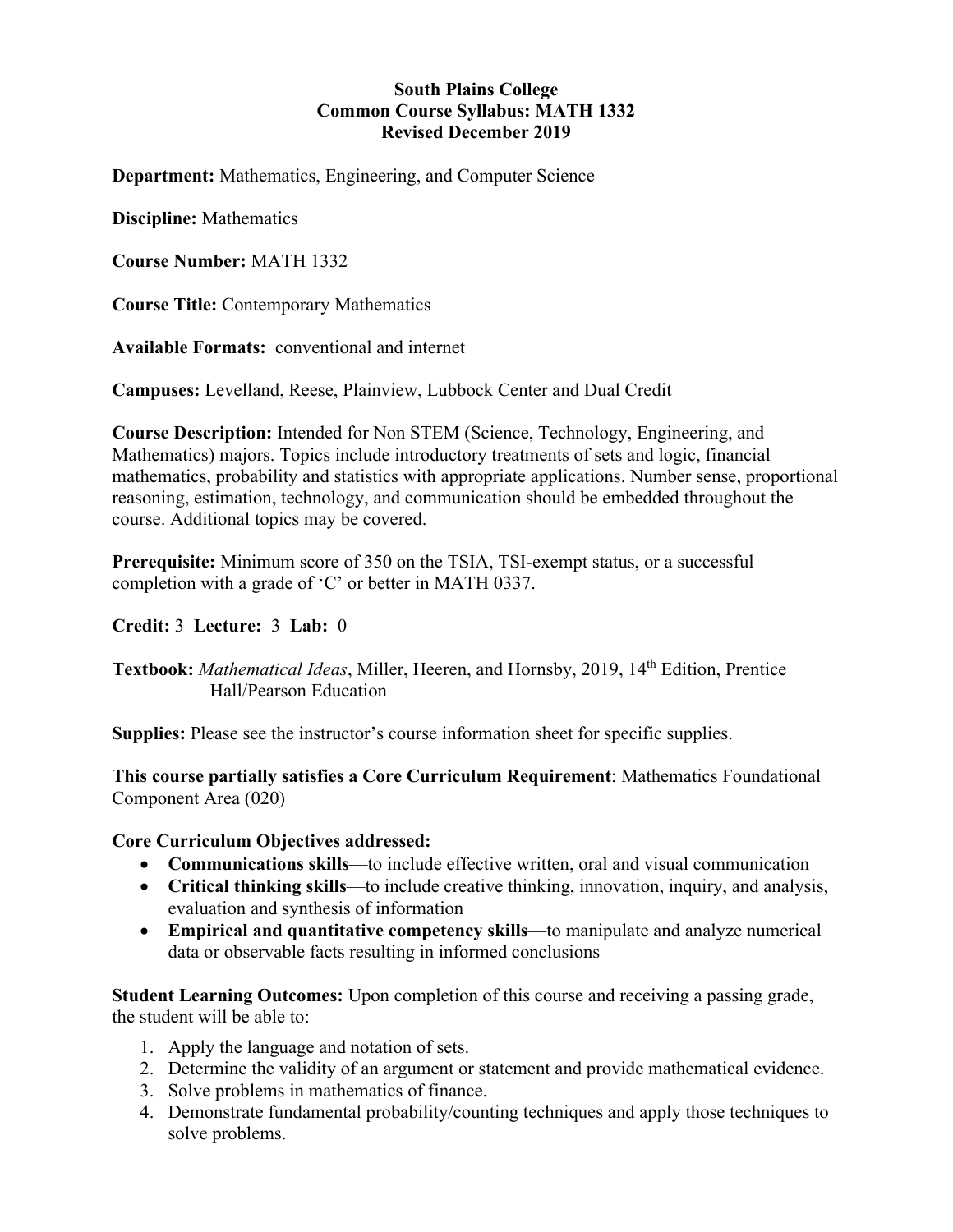- 5. Interpret and analyze various representations of data.
- 6. Demonstrate the ability to choose and analyze mathematical models to solve problems from real-world settings, including, but not limited to, personal finance, health literacy, and civic engagement.

**Student Learning Outcomes Assessment:** A pre- and post-test questions will be used to determine the extent of improvement that the students have gained during the semester

**Course Evaluation:** There will be departmental final exam questions given by all instructors.

**Attendance Policy:** Attendance and effort are the most important activities for success in this course. Records of your attendance are maintained throughout the semester. Five (5) absences, *for any reason*, are allotted to the student for the semester. Tardies count as one-half (1/2) of an absence. Tardies will be applied for consistently being late to class, as deemed by the instructor and leaving class early. If this number is exceeded, the instructor has the right to drop you with a grade of F or an X, depending on their discretion.

Plagiarism violations include, but are not limited to, the following:

- 1. Turning in a paper that has been purchased, borrowed, or downloaded from another student, an online term paper site, or a mail order term paper mill;
- 2. Cutting and pasting together information from books, articles, other papers, or online sites without providing proper documentation;
- 3. Using direct quotations (three or more words) from a source without showing them to be direct quotations and citing them; or
- 4. Missing in-text citations.

Cheating violations include, but are not limited to, the following:

- 1. Obtaining an examination by stealing or collusion;
- 2. Discovering the content of an examination before it is given;
- 3. Using an unauthorized source of information (notes, textbook, text messaging, internet, apps) during an examination, quiz, or homework assignment;
- 4. Entering an office or building to obtain an unfair advantage;
- 5. Taking an examination for another;
- 6. Altering grade records;
- 7. Copying another's work during an examination or on a homework assignment;
- 8. Rewriting another student's work in Peer Editing so that the writing is no longer the original student's;
- 9. Taking pictures of a test, test answers, or someone else's paper.

**Student Code of Conduct Policy**: Any successful learning experience requires mutual respect on the part of the student and the instructor. Neither instructor nor student should be subject to others' behavior that is rude, disruptive, intimidating, aggressive, or demeaning**.** Student conduct that disrupts the learning process or is deemed disrespectful or threatening shall not be tolerated and may lead to disciplinary action and/or removal from class.

**Diversity Statement:** In this class, the teacher will establish and support an environment that values and nurtures individual and group differences and encourages engagement and interaction. Understanding and respecting multiple experiences and perspectives will serve to challenge and stimulate all of us to learn about others, about the larger world and about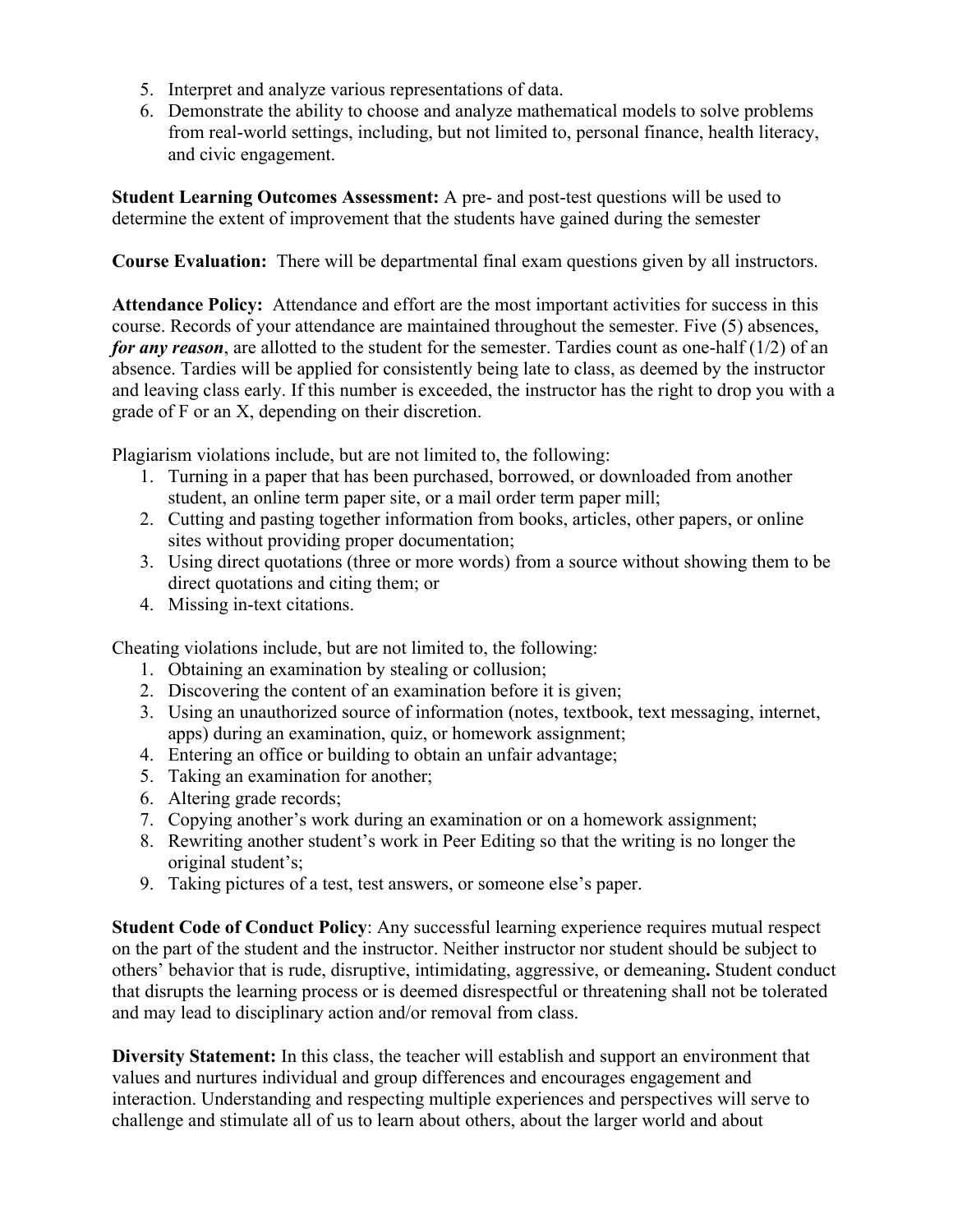ourselves. By promoting diversity and intellectual exchange, we will not only mirror society as it is, but also model society as it should and can be.

**Disability Statement:** Students with disabilities, including but not limited to physical, psychiatric, or learning disabilities, who wish to request accommodations in this class should notify the Disability Services Office early in the semester so that the appropriate arrangements may be made. In accordance with federal law, a student requesting accommodations must provide acceptable documentation of his/her disability to the Disability Services Office. For more information, call or visit the Disability Services Office at Levelland (Student Health & Wellness Office) 806-716-2577, Reese Center (Building 8) 806-716-4675, or Plainview Center (Main Office) 806-716-4302 or 806-296-9611.

**Nondiscrimination Policy:** South Plains College does not discriminate on the basis of race, color, national origin, sex, disability or age in its programs and activities. The following person has been designated to handle inquiries regarding the non-discrimination policies: Vice President for Student Affairs, South Plains College, 1401 College Avenue, Box 5, Levelland, TX 79336. Phone number 806-716-2360.

**Title IX Pregnancy Accommodations Statement:** If you are pregnant, or have given birth within six months, Under Title IX you have a right to reasonable accommodations to help continue your education. To [activate](http://www.southplainscollege.edu/employees/manualshandbooks/facultyhandbook/sec4.php) accommodations you must submit a Title IX pregnancy accommodations request, along with specific medical documentation, to the Director of Health and Wellness. Once approved, notification will be sent to the student and instructors. It is the student's responsibility to work with the instructor to arrange accommodations. Contact the Director of Health and Wellness at 806-716-2362 or [email](http://www.southplainscollege.edu/employees/manualshandbooks/facultyhandbook/sec4.php) [cgilster@southplainscollege.edu](mailto:cgilster@southplainscollege.edu) for assistance.

**Campus Concealed Carry**: Texas Senate Bill - 11 (Government Code 411.2031, et al.) authorizes the carrying of a concealed handgun in South Plains College buildings only by persons who have been issued and are in possession of a Texas License to Carry a Handgun. Qualified law enforcement officers or those who are otherwise authorized to carry a concealed handgun in the State of Texas are also permitted to do so. Pursuant to Penal Code (PC) 46.035 and South Plains College policy, license holders may not carry a concealed handgun in restricted locations. For a list of locations and Frequently Asked Questions, please refer to the Campus Carry page at: <http://www.southplainscollege.edu/campuscarry.php> Pursuant to PC 46.035, the open carrying of handguns is prohibited on all South Plains College campuses. Report violations to the College Police Department at 806-716-2396 or 9-1-1.

**SPC Bookstore Price Match Guarantee Policy:** If you find a lower price on a textbook, the South Plains College bookstore will match that price. The difference will be given to the student on a bookstore gift certificate! The gift certificate can be spent on anything in the store.

If students have already purchased textbooks and then find a better price later, the South Plains College bookstore will price match through the first week of the semester. The student must have a copy of the receipt and the book has to be in stock at the competition at the time of the price match.

The South Plains College bookstore will happily price match BN.com & books on Amazon noted as *ships from and sold by Amazon.com*. Online marketplaces such as *Other Sellers* on Amazon, Amazon's Warehouse Deals, *fulfilled by* Amazon, BN.com Marketplace, and peer-to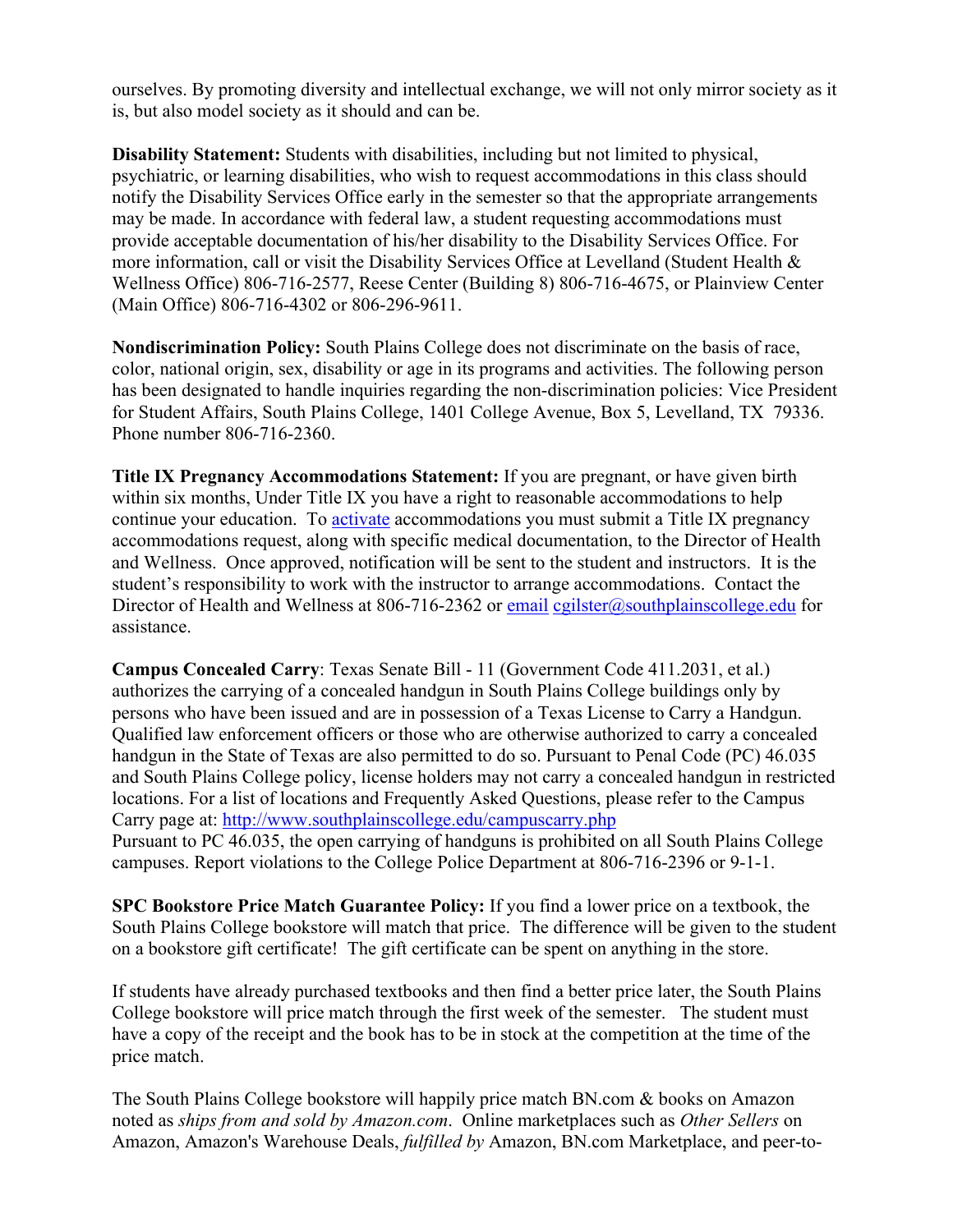peer pricing are not eligible. They will price match the exact textbook, in the same edition and format, including all accompanying materials, like workbooks and CDs.

A textbook is only eligible for price match if it is in stock on a competitor's website at time of the price match request. Additional membership discounts and offers cannot be applied to the student's refund.

Price matching is only available on in-store purchases. Digital books, access codes sold via publisher sites, rentals and special orders are not eligible. Only one price match per title per customer is allowed.

Note: The instructor reserves the right to modify the course syllabus and policies, as well as notify students of any changes, at any point during the s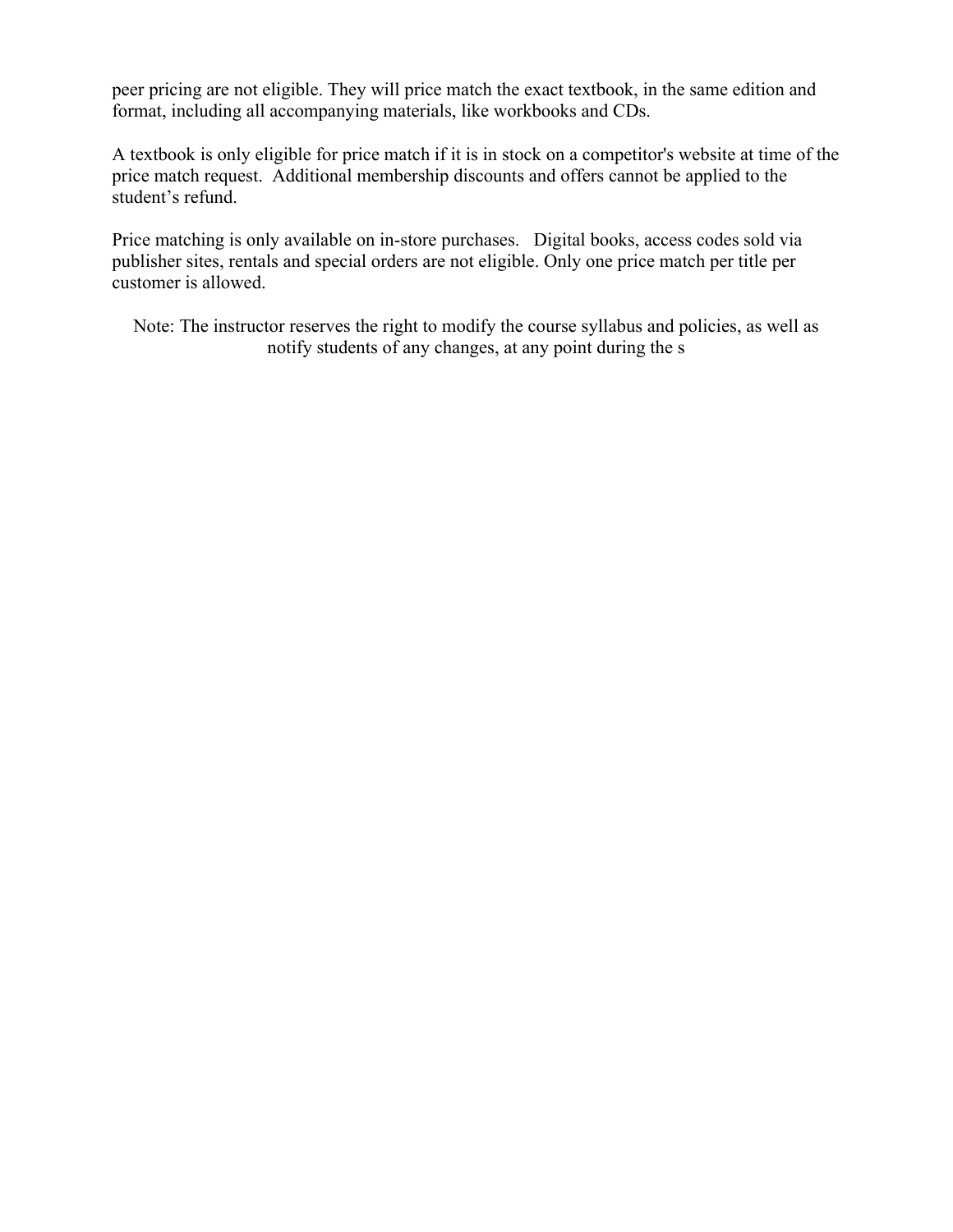## **Course-Specific Contemporary Math Syllabus Math 1332.151 Summer II 2020**

**Instructor:** Leah Chenault **Office:** M106 **Telephone:** (806)716-2740

**Email:** [lchenault@southplainscollege.edu](mailto:lchenault@southplainscollege.edu) (preferred method of contact)

**Office Hours and Contact Info:** Since this is a summer class, office hours are by appointment only and will be conducted via email or virtually. All email correspondence should come from your SPC email address. Please give me up to 24 hours to respond via email. If you email about a specific homework question, please include a picture of the question and the work that you have tried in the email. If you need/want to set up a virtual meeting because you don't feel your question can be answered adequately via email, please email me so that we can agree upon a time.

**Disclaimer:** The instructor reserves the right to alter any class policies/dates as deemed necessary by the instructor. If there are any changes, they will be announced **over Blackboard and via your SPC email.** 

**Showing Work:** To receive full credit on an assignment, you must show all work that leads to your answer(s). The work must be legible, make sense and be easy to follow.

**Homework and Test Submissions:** All homework assignments and tests will need to be submitted as a PDF file over Blackboard by the due date and time. Only one PDF file per assignment should be submitted. I will not take any files that are not PDFs and I will not take any submissions over email. If you have a scanner, you can create your PDF with it. If you do not have scanner (that's fine…I don't have one either), you will need to create your PDF by taking photos on your phone. I will post documents in Blackboard that describe how to create a PDF from your phone using two different apps, OneDrive and CamScanner. Always double check your PDF before submitting to make sure you have included the entire assignment and that the work is legible. Also, you should receive a submission confirmation after the document is submitted. If you mess up your first homework submission, you can always resubmit the assignment right up until the due date and time. However, after the due date has passed, I will not accept any resubmission. I encourage you to submit things early just in case you have trouble. I will only grade the last submission that you made for an assignment.

#### **Course Supplies:**

• Required: Textbook*. Mathematical Ideas,* Miller, Heeren, Hornsby and Heeren, 2020, 14<sup>th</sup> Edition, Pearson Education. You can purchase either a hard copy or a digital version of the textbook. If you elect to get the digital version, you do **NOT** need to purchase the MyLab Math with it. The least expensive route is the rent a digital copy. You can do so directly from Pearson at [https://www.pearson.com/store/p/mathematical-ideas-loose-leaf](https://www.pearson.com/store/p/mathematical-ideas-loose-leaf-edition/P100001288090?viewAll=true)[edition/P100001288090?viewAll=true](https://www.pearson.com/store/p/mathematical-ideas-loose-leaf-edition/P100001288090?viewAll=true) or through a company called Vital Source at [https://www.vitalsource.com/products/mathematical-ideas-charles-miller-vern-heeren](https://www.vitalsource.com/products/mathematical-ideas-charles-miller-vern-heeren-v9780134998466)[v9780134998466.](https://www.vitalsource.com/products/mathematical-ideas-charles-miller-vern-heeren-v9780134998466) You could also purchase a copy via the SPC bookstore. The bookstore has a price-match policy. Just make sure that if you do purchase via the SPC bookstore, you do not purchase the MyLab Math.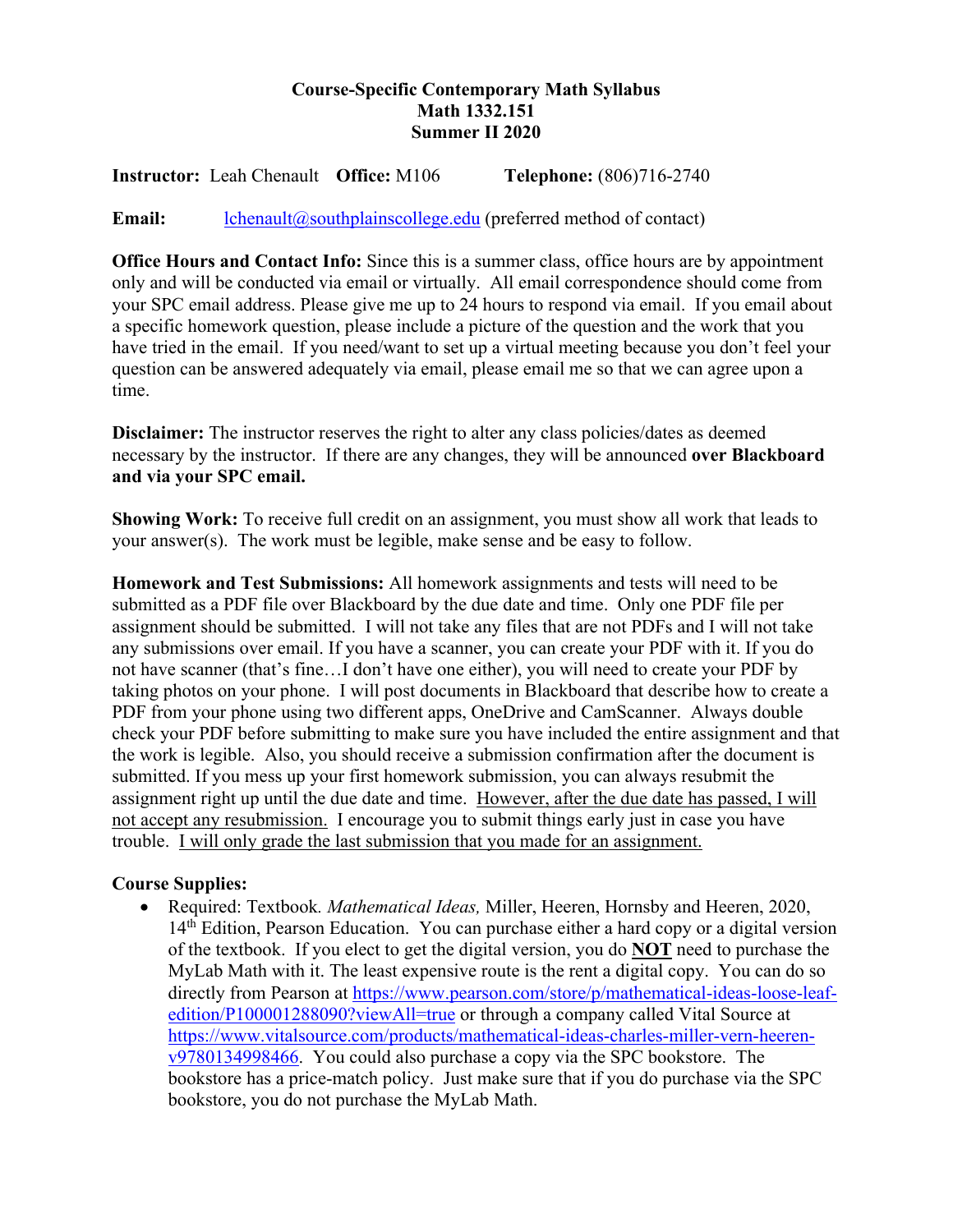- Required: Scientific Calculator. The calculator must have the functions log, ln, sin, cos and tan. Suggested TI-30XIIS. They are inexpensive and user friendly.
- Required: Internet access, notebook paper, graph paper (available to print on blackboard), pencils, and erasers.
- Recommended: Printed Notes. A blank copy of the notes will be posted on Blackboard. I recommend printing them (if you have access to a printer) and filling them out as you go through the notes videos. If you don't have access to a printer, you should take notes on notebook paper as you watch the video. You are expected to take notes from the videos. You will be allowed to use these notes on your tests. I recommended keeping all of your notes in order in a notebook to stay organized and make them easily accessible.

**Attendance:** Course attendance will be taken via your completed homework. If you fail to complete and turn in a homework assignment by the specified date and time, that will be considered an absence. Per South Plains College math department policy, you will be administratively dropped from the course if your number of absences exceeds five.

## **Homework:**

- Homework will be assigned for each notes section. If the homework assignment is out of the book, I will assign odd questions so that you can check your answers in the back of the book (just make sure you show your work that leads to that answer). If the homework assignment is a worksheet (all of our chapter reviews are worksheets), I will post a key for that assignment on Blackboard. If the assignment is a worksheet, you can either print it and fill in the worksheet or you can just do the assignment on notebook paper.
- Each section will have required homework questions (that must be turned in for a grade) as well as recommended homework questions (which will give you extra practice in order to prepare for the test). You will only turn in the required questions.
- Notice on the schedule that multiple sections  $(7.1, 7.2 \text{ etc})$  of homework are due at the same time. You will turn all sections that are due at a particular time as one PDF file. I will note take any homework that is not one PDF file.
- Required homework is due at date and time specified. Late homework will not be accepted. Each homework assigment will be graded in two ways:
	- 1. Completion (50% of HW grade)
	- 2. I will spot check 5-10 questions on each homework submission (50% of HW grade)
- On all assignments, you are expected to write your full name at the top, give the assignment a title (assignment number, page numbers etc) and clearly number the questions.
- To receive full credit on homework problems that are graded, you must show work that is legible and it must make sense.
- At the end of the class, the lowest 4 homework grades will be dropped.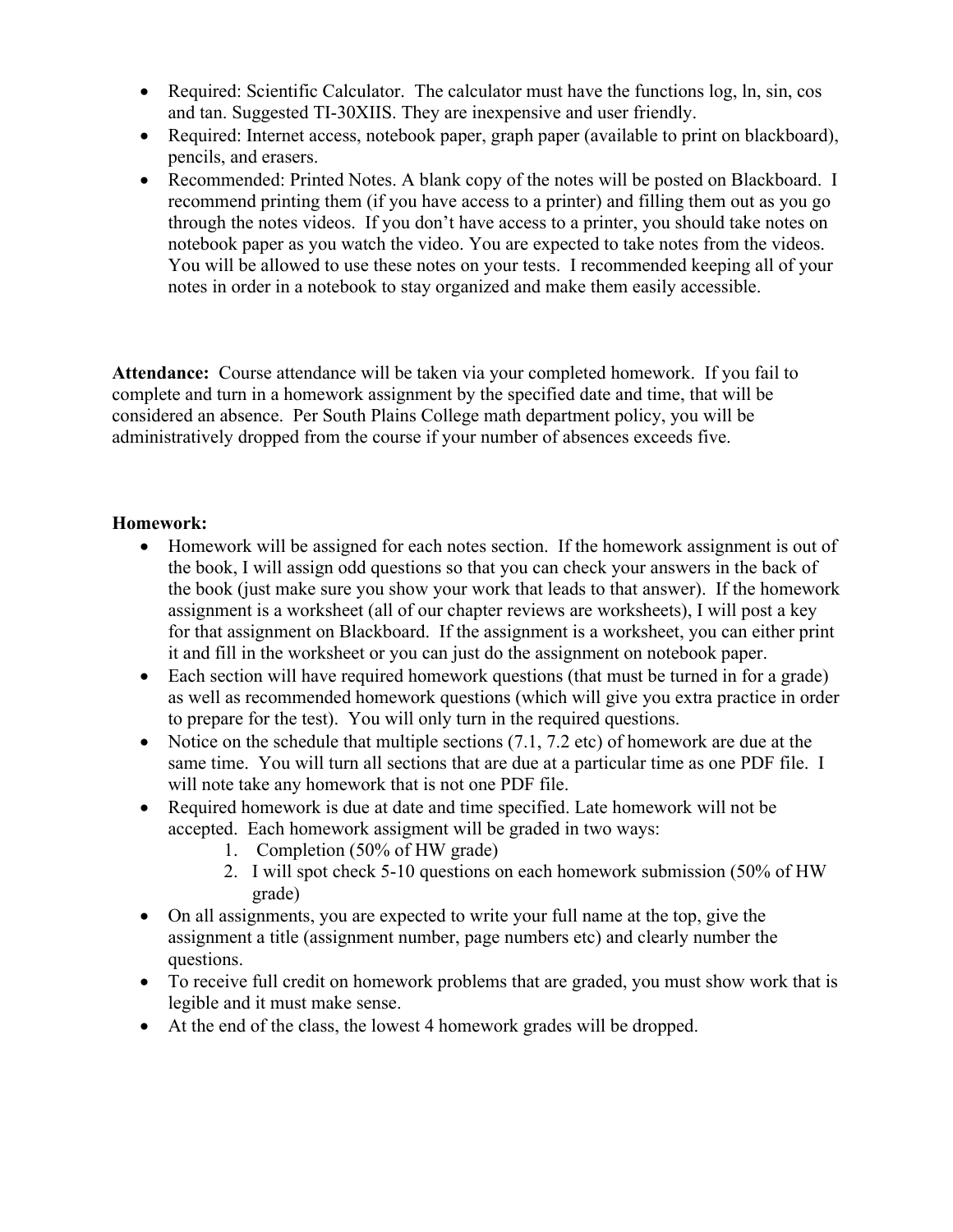## **Exams:**

- 4 Unit Exams
- Tests must be completed in the time window given (see the schedule below for test days and times). Please make plans to be online during those times. The test will only be posted on Blackboard during that time interval.
- You are allowed to use your notes during the exam so I highly recommend taking good notes as you watch the notes videos.
- You must show all work to received credit for each individual problem.
- When you are done with an exam, you will submit it as a PDF file over Blackboard by the specified time.
- You do not have to print off the exam unless you just want to do so. A PDF of the notebook paper that you used to do the questions is sufficient.
- If you are going to miss an exam contact your instructor immediately (preferably prior to the exam). Make up exams are very rare and only provided under extreme, documented circumstances.
- Because of the limited time for this course, your final exam grade will be the average of your top three unit tests grades.
- I will also replace your lowest unit test grade with your final exam grade.

**Reviewing Grades on Blackboard:** After I grade your homework and tests, you should be able to log into Blackboard to not only see your grade but to also see any notes that I made on your submitted PDF.

## **Grading Formula:**

A summer math course can be difficult because of the compact schedule. Completing all assignments and tests and a strong work ethic are important but do not guarantee a passing grade. However, these two things do increase the likelihood of passing. The final responsibility for learning lies with the student. The final letter grade for this course will be based on the following:

- 4 Unit Tests at 15% each ................60%
- Homework Average.............................15%
- Final Exam......................................25% (Average of top three unit tests)

| <b>Final Grade Determination:</b> A 90-100 B 80-89 C 70-79 D 60-69 F 59 or below |  |  |  |  |
|----------------------------------------------------------------------------------|--|--|--|--|
|----------------------------------------------------------------------------------|--|--|--|--|

#### **Academic Dishonesty:**

Academic dishonesty will not be tolerated. Please see the list of things that constitute plagiarism and cheating in the general 1332 syllabus above. If you violate anything on those lists, you will receive a zero on the assignment/test and could be subject to other actions outlined in the South Plains College Student Code of Conduct.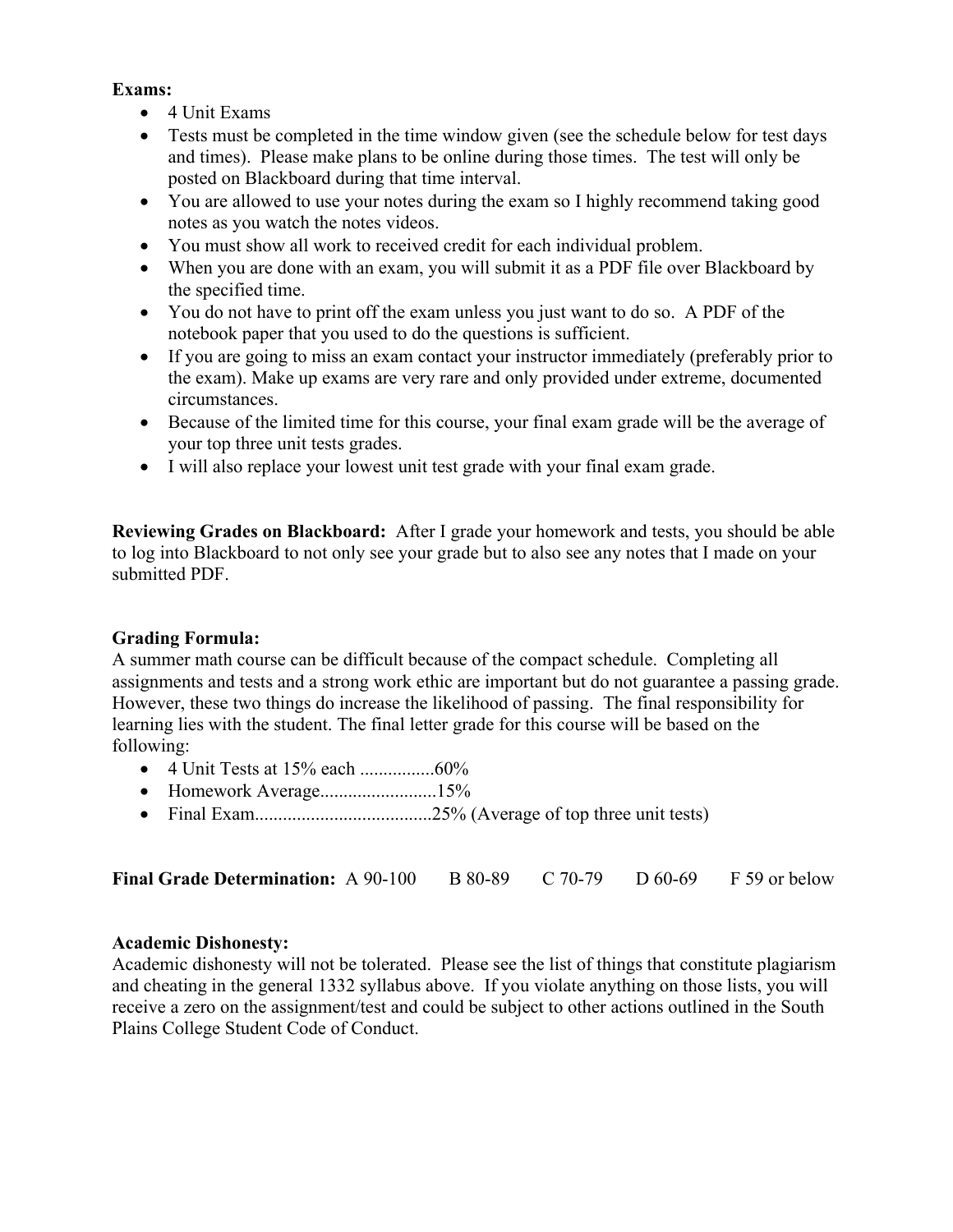#### **Resources:**

- Blackboard! Since this class is exclusively online, Blackboard is the hub of the class. The course syllabus, calendar, gradebook, "how to" files, notes handouts, notes videos, and homework will be available on Blackboard.
- I am available to help you! Feel free to email me at lchenault@southplainscollege.edu. When you email me, please give me up to 24 hours to respond. My response will be faster during the work week than it will be on weekends.
- Peer tutoring is available via SPC. These tutoring session will be virtual and you will need to schedule your appointment in advance. The tutors' hours vary but you should be able to find a tutor available anytime from 8:00 a.m. to 8:00 p.m. during the week. There may also be some tutors available on weekends. Please email [tutoring@southplainscollege.edu](mailto:tutoring@southplainscollege.edu) to check hours of availability and set up your appointment.
- Peer tutoring is also available online via Tutor.com. There is a link to Tutor.com on Blackboard and you should use that link to access the service. The hours for the Tutor.com service are 8:00 p.m. – 8:00 a.m. Monday through Friday and from 6:00 p.m. Friday to 8:00 a.m. on Monday.
- Free tutorial videos are available at the following sites: http://patrickjmt.com/, http://www.mathtv.com/, and [http://www.khanacademy.org/.](http://www.khanacademy.org/)

## **Succeeding in a Math Class:**

- Be mentally present! Pay attention and take notes as you watch the lesson videos. Ask questions via email when you have them. If you email about a specific homework questions, please include a picture of the question and the work that you have tried in the email.
- Plan ahead. Do homework early enough before the due date that you will have time to ask questions or seek help if you need it.
- Don't wait until the last minute to submit homework assignments and tests. If an assignment is due by 10:00 p.m., as soon the clock strikes 10:00 p.m., you will no longer be able to submit on Blackboard. I will not take late assignments.
- The amount of time spent in class for a normal summer class is two hours a day for four days a week. For every hour spent watching notes videos etc, you should expect to spend an extra 2-3 hours working on this course. This includes time spent on homework and studying for and exams. The compact nature of a summer class makes it a huge time commitment on your part so make sure that you are able to make that commitment.
- Get help as soon as you feel yourself falling behind! Don't wait!
- All note videos and assignments for the course are posted on Blackboard. If you want to get ahead, that is encouraged.
- I have found that the best way for a student to study for a math exam is to practice working problems over and over. The unit review will help with that but anything that we have covered in that unit is fair game for the test.
- Everyone learns and studies differently. I encourage you to seek out and find what works best for you.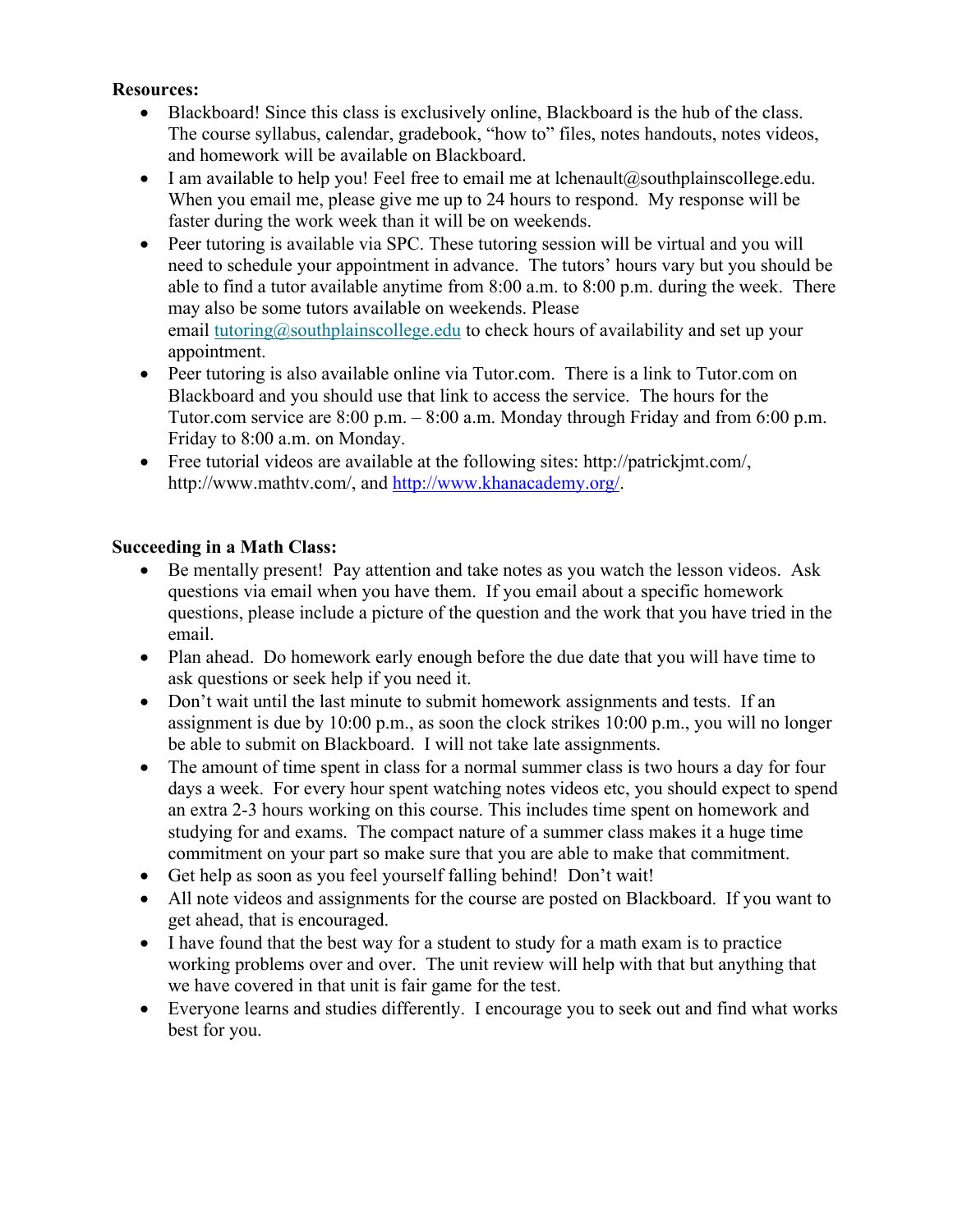**Withdrawal Policy:** As required by Texas Education Code Section 51.907, all new students who enroll in a Texas public institution of higher education for the first time beginning with the 2007 fall semester and thereafter, are limited to six course drops throughout their entire undergraduate career. All course drops, including those initiated by students or faculty and any course a transfer student has dropped at another institution, automatically count toward the limit. After six grades of W are received, students must receive grades of A, B, C, D, or F in all courses. There are other exemptions from the six-drop limit and students should consult with a Counselor/Educational Planner before they drop courses to determine these exemptions. Students receiving financial aid must get in touch with the Financial Aid Office before withdrawing from a course. It is the student's responsibility to drop. Excessive absences (4 consecutive or 5 total) will result in an administrative withdrawal with a Grade of X or F. If you plan to withdraw, please consult with the instructor immediately. **Note: The last day to drop with a grade of W is Monday, August 3, 2020.** If you need to drop a class or completely withdraw, please email [registrar@southplainscollege.edu](mailto:registrar@southplainscollege.edu) from your **SPC email address** with the following information:

- 1. Full Name
- 2. Birthdate
- 3. Student ID
- 4. Are your just dropping a single course or are you withdrawing from school?
- 5. Course(s)
- 6. Reason for dropping the course

| Week | <b>Dates</b>                      | Day                  | <b>Lesson/Assignment Due Date and Time</b>                                                                                                                                                                                                                                                                                                      |
|------|-----------------------------------|----------------------|-------------------------------------------------------------------------------------------------------------------------------------------------------------------------------------------------------------------------------------------------------------------------------------------------------------------------------------------------|
| 1    | July $8^{th}$ -<br>July $12^{th}$ | Wednesday-<br>Sunday | <b>HW Assignment #1:</b> You should submit to me a PDF of<br>the last page of the syllabus with your signature and<br>information. If you don't have a printer, then write out                                                                                                                                                                  |
|      |                                   |                      | everything on a piece of notebook paper (including the "I<br>certify that I have read and understood" statement) and<br>submit a PDF of that notebook paper. Please submit that<br>PDF over Blackboard by Thursday. July 9th at 10:00 p.m.<br>If you submit correctly and on time, then I will give you a<br>100 for your first homework grade. |
|      |                                   |                      | <b>HW</b> Assignment #2 - Watch notes videos and take notes<br>for sections 7.1 and 7.2. Then complete the required<br>homework questions for those sections. A PDF of your<br>work and answers for the required homework questions<br>must be submitted by 10:00 p.m. on Sunday, July 12 <sup>th</sup> .                                       |
|      |                                   |                      |                                                                                                                                                                                                                                                                                                                                                 |

# **MATH 1332.151 Summer II Schedule:**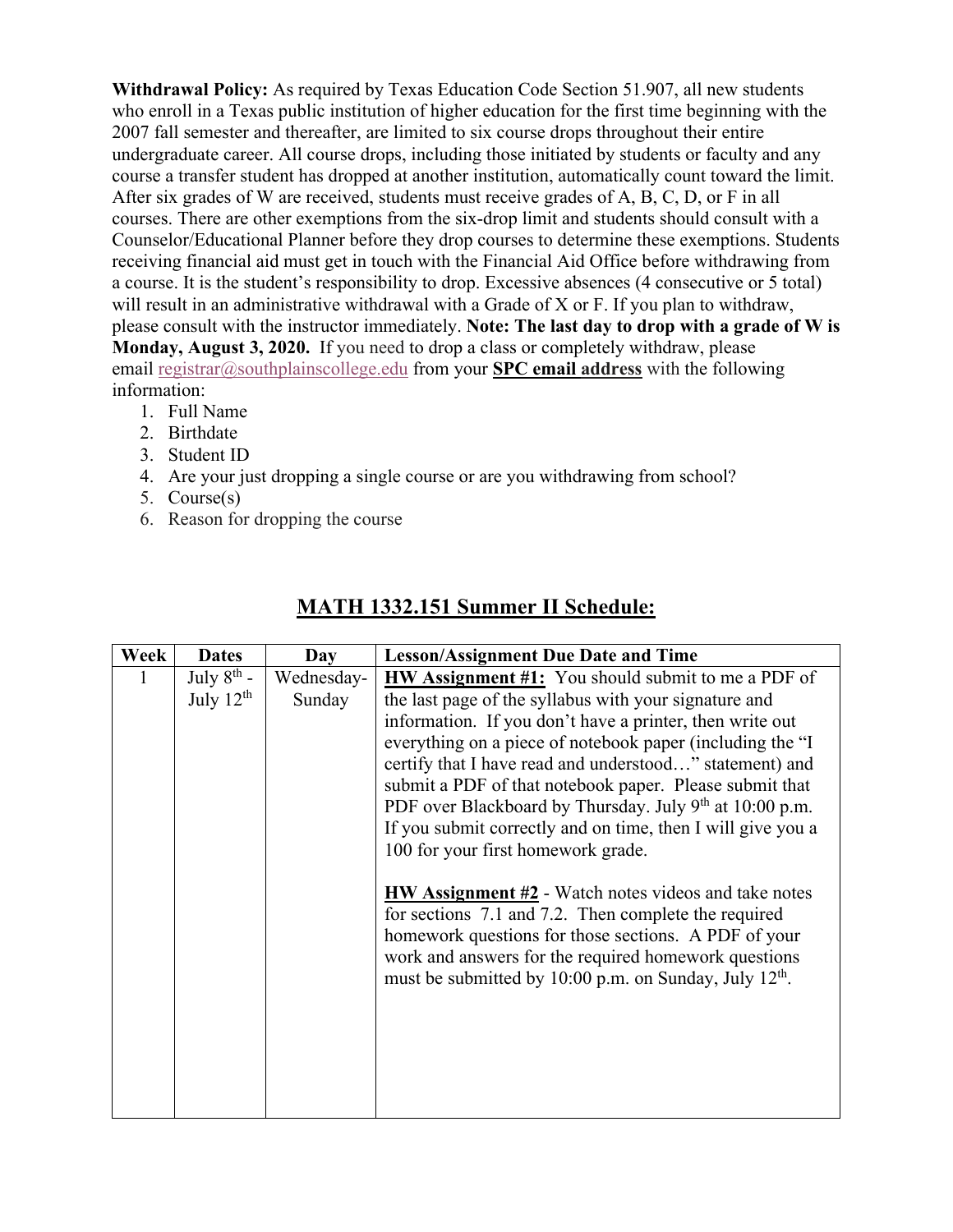| $\overline{2}$ | July $13^{th}$ -<br>July 19th | Monday-<br>Sunday | $HW$ Assignment #3 - Watch notes videos and take notes<br>for sections 7.6, 7.7, 8.1 and 8.2. Then complete the<br>required homework questions for those sections. A PDF of<br>your work and answers for the required homework<br>questions must be submitted by 10:00 p.m. on Thursday,<br>July $16th$ .<br><b>HW Assignment #4</b> - Watch notes videos and take notes<br>for sections $8.3$ , $8.4$ , $8.7$ and $8.8$ . Then complete the<br>required homework questions for those sections. A PDF of<br>your work and answers for the required homework<br>questions must be submitted by 10:00 p.m. on Sunday, July<br>$19th$ .                                                                                                                                                                                                                                                                                                                                                                                                                                                            |
|----------------|-------------------------------|-------------------|-------------------------------------------------------------------------------------------------------------------------------------------------------------------------------------------------------------------------------------------------------------------------------------------------------------------------------------------------------------------------------------------------------------------------------------------------------------------------------------------------------------------------------------------------------------------------------------------------------------------------------------------------------------------------------------------------------------------------------------------------------------------------------------------------------------------------------------------------------------------------------------------------------------------------------------------------------------------------------------------------------------------------------------------------------------------------------------------------|
| $\overline{3}$ | July $20th$ -<br>July $26th$  | Monday-<br>Sunday | <b>HW Assignment #5: Unit 1 Review</b> - A pdf of your<br>completed review should be submitted via Blackboard by<br>4:00 p.m. on Tuesday, July 21 <sup>st</sup> . You do not have the print<br>off the review unless you just want to do so. A PDF of the<br>notebook paper is sufficient.<br><b>Exam #1 (Algebra Topics) will be on Tuesday, 7/21</b><br>from $4:00$ p.m. $-6:00$ p.m. Work must be submitted by<br>pdf via Blackboard by 6:15 p.m.<br><b>HW Assignment #6:</b> Watch notes videos and take notes<br>for sections 6.5, Conversions, and 7.3. Then complete the<br>required homework questions for those sections. A PDF of<br>your work and answers for the required homework<br>questions must be submitted by 10:00 p.m. on Thursday,<br>July $23^{\text{rd}}$ .<br><b>HW Assignment #7:</b> Watch notes videos and take notes<br>for sections 7.5, and 13.1. Then complete the required<br>homework questions for those sections. A PDF of your<br>work and answers for the required homework questions<br>must be submitted by 10:00 p.m. on Sunday, July 26 <sup>th</sup> |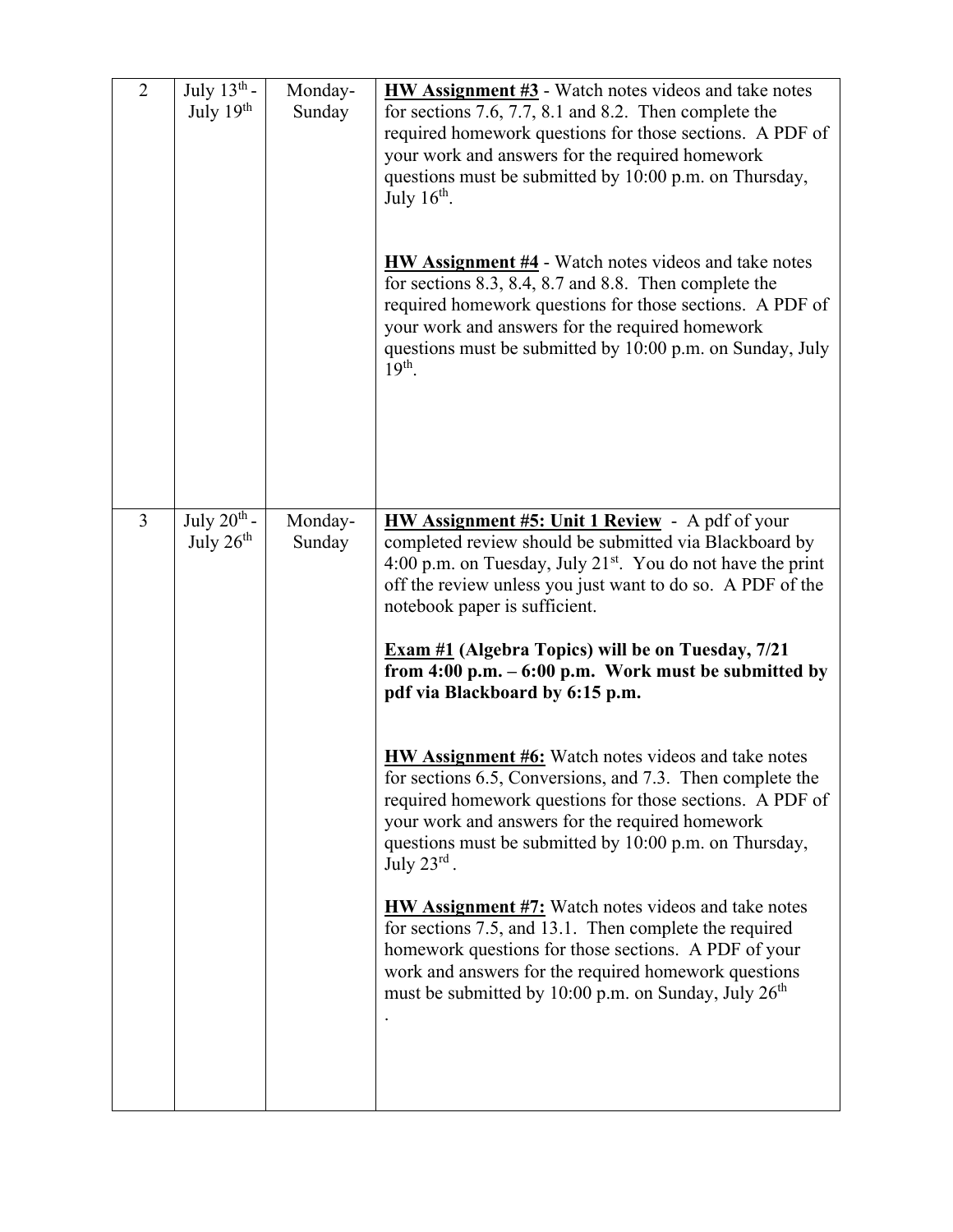| $\overline{4}$ | July $27^{\text{th}}$ -<br>Aug $2^{nd}$ | Monday-<br>Sunday | HW Assignment #8: Unit 2 Review - A pdf of your<br>completed review should be submitted via Blackboard by<br>4:00 p.m. on Tuesday, July 28th. You do not have the print<br>off the review unless you just want to do so. A PDF of the<br>notebook paper is sufficient.<br><b>Exam #2 (Consumer Math Topics) will be on Tuesday,</b><br>$7/28$ from 4:00 p.m. $-6:00$ p.m. Work must be<br>submitted by pdf via Blackboard by 6:15 p.m.<br><b>HW Assignment #9:</b> Watch notes videos and take notes<br>for sections 9.2, 9.3 and 9.4. Then complete the required<br>homework questions for those sections. A PDF of your<br>work and answers for the required homework questions<br>must be submitted by 10:00 p.m. on Thursday, July 30 <sup>th</sup><br><b>HW Assignment #10:</b> Watch notes videos and take notes<br>for sections 9.5 and Trignometry (trig is two different notes<br>videos). Then complete the required homework questions<br>for those sections. A PDF of your work and answers for<br>the required homework questions must be submitted by<br>10:00 p.m. on Sunday, August 2nd. |
|----------------|-----------------------------------------|-------------------|----------------------------------------------------------------------------------------------------------------------------------------------------------------------------------------------------------------------------------------------------------------------------------------------------------------------------------------------------------------------------------------------------------------------------------------------------------------------------------------------------------------------------------------------------------------------------------------------------------------------------------------------------------------------------------------------------------------------------------------------------------------------------------------------------------------------------------------------------------------------------------------------------------------------------------------------------------------------------------------------------------------------------------------------------------------------------------------------------------|
| 5              | Aug $3^{\text{rd}}$ –<br>Aug 9th        | Monday-<br>Sunday | <b>HW Assignment #11: Unit 3 Review</b> - A pdf of your<br>completed review should be submitted via Blackboard by<br>4:00 p.m. on Tuesday, August 4th. You do not have the<br>print off the review unless you just want to do so. A PDF<br>of the notebook paper is sufficient.<br><b>Exam #3</b> (Geometry Topics) will be on Tuesday, 8/4<br>from $4:00$ p.m. $-6:00$ p.m. Work must be submitted by<br>pdf via Blackboard by 6:15 p.m.<br><b>HW Assignment #12:</b> Watch notes videos and take notes<br>for sections Ch.2, 10.1, 10.2 and 11.1. Then complete the<br>required homework questions for those sections. A PDF of<br>your work and answers for the required homework<br>questions must be submitted by 10:00 p.m. on Thursday,<br>August $6th$ .<br>HW Assignment #13: Watch notes videos and take notes<br>for sections $11.2$ , $11.3$ , $12.1$ and $12.2$ . Then complete the<br>required homework questions for those sections. A PDF of<br>your work and answers for the required homework<br>questions must be submitted by 10:00 p.m. on Sunday,<br>August 9 <sup>th</sup> .      |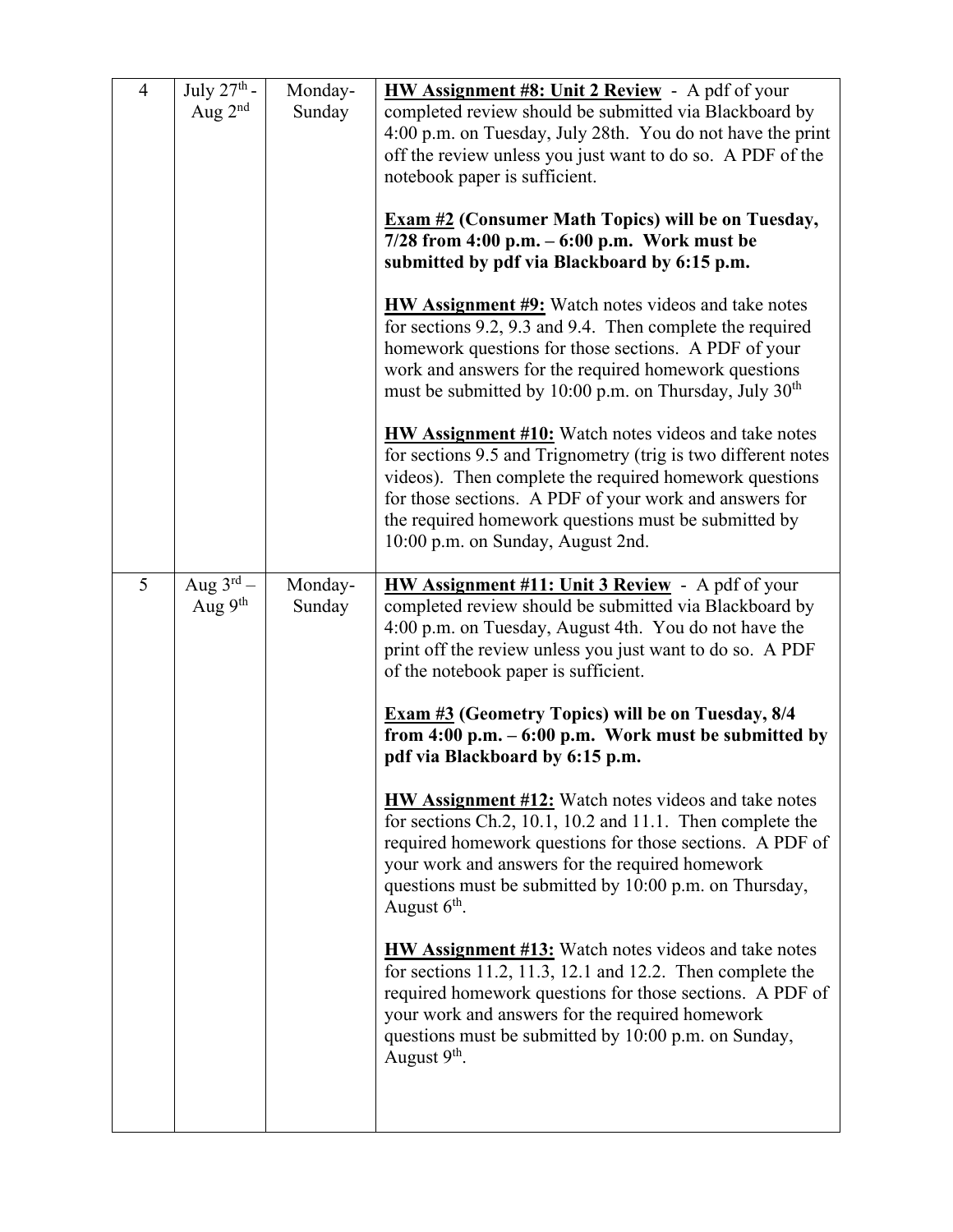| 6 | Aug $10^{\text{th}}$ | Monday-   | <b>HW Assignment #14: Unit 4 Review</b> - A pdf of your                                                    |
|---|----------------------|-----------|------------------------------------------------------------------------------------------------------------|
|   | $- Aug$              | Wednesday | completed review should be submitted via Blackboard by                                                     |
|   | $12^{th}$            |           | 4:00 p.m. on Tuesday, August 11th. You do not have the                                                     |
|   |                      |           | print off the review unless you just want to do so. A PDF                                                  |
|   |                      |           | of the notebook paper is sufficient.                                                                       |
|   |                      |           | <b>Exam #4 (Counting, Prob and Stats Topics) will be on</b>                                                |
|   |                      |           | Tuesday, $8/11$ from $4:00$ p.m. $-6:00$ p.m. Work must                                                    |
|   |                      |           | be submitted by pdf via Blackboard by 6:15 p.m.                                                            |
|   |                      |           | Final Exam Time: We will not take a cumulative final<br>exam. Your final exam grade will be the average of |
|   |                      |           | your top three unit test grades.                                                                           |
|   |                      |           |                                                                                                            |
|   |                      |           |                                                                                                            |

**Note:** This schedule is tentative and may be altered as deemed necessary by the instructor. If there are any changes, they will be announced **via email and on Blackboard.**